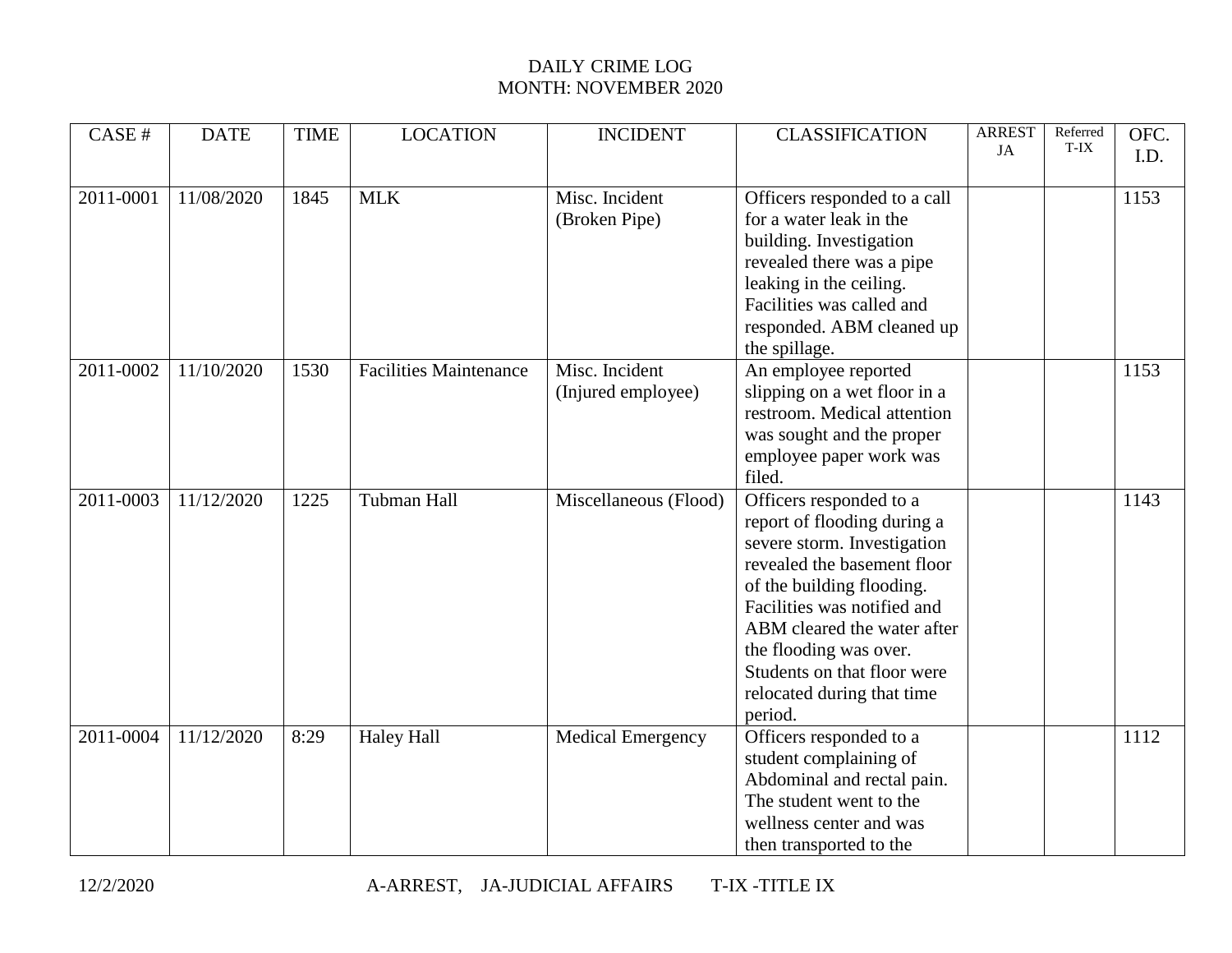## DAILY CRIME LOG MONTH: NOVEMBER 2020

|           |            |      |                    |                          | hospital. Wellness Center<br>Staff made the call for the<br>ambulance.                                                                                                                                                                                                       |           |      |
|-----------|------------|------|--------------------|--------------------------|------------------------------------------------------------------------------------------------------------------------------------------------------------------------------------------------------------------------------------------------------------------------------|-----------|------|
| 2011-0005 | 11/12/2020 | 1050 | <b>Haley Hall</b>  | <b>Medical Emergency</b> | Officers responded to a<br>student who fell out of bed<br>complaining of pain. EMS<br>was called, responded and<br>treated the student. Student<br>was not transported to the<br>hospital.                                                                                   |           | 1112 |
| 2011-0006 | 11/12/2020 | 2012 | <b>Towers Hall</b> | <b>CDS</b>               | Officers observed students<br>smoking suspected<br>marijuana during patrol.<br>Forwarded to the Office of<br>Student Conduct.                                                                                                                                                | <b>JA</b> | 1153 |
| 2011-0007 | 11/18/2020 | 0925 | Henry Circle       | Trespassing              | A recently terminated<br>forced their way past a<br>security check point, made a<br>U-turn and exited the area<br>after being denied access to<br>the university. No injuries<br>incurred. An investigation is<br>being conducted.                                           |           | 1128 |
| 2011-0008 | 11/19/2020 | 1557 | Loop Rd            | Trespassing              | An unidentified person<br>passed a check point and<br>walked on to campus.<br>Security personnel engaged<br>the person but the person<br>continued onto campus.<br>Officers were called,<br>responded and eventually<br>escorted the subject off<br>campus without incident. |           | 1145 |
| 2011-0009 | 11/25/2020 | 1440 | Robinson Hall      | Misc. Incident           | An encounter between a                                                                                                                                                                                                                                                       |           | 2024 |